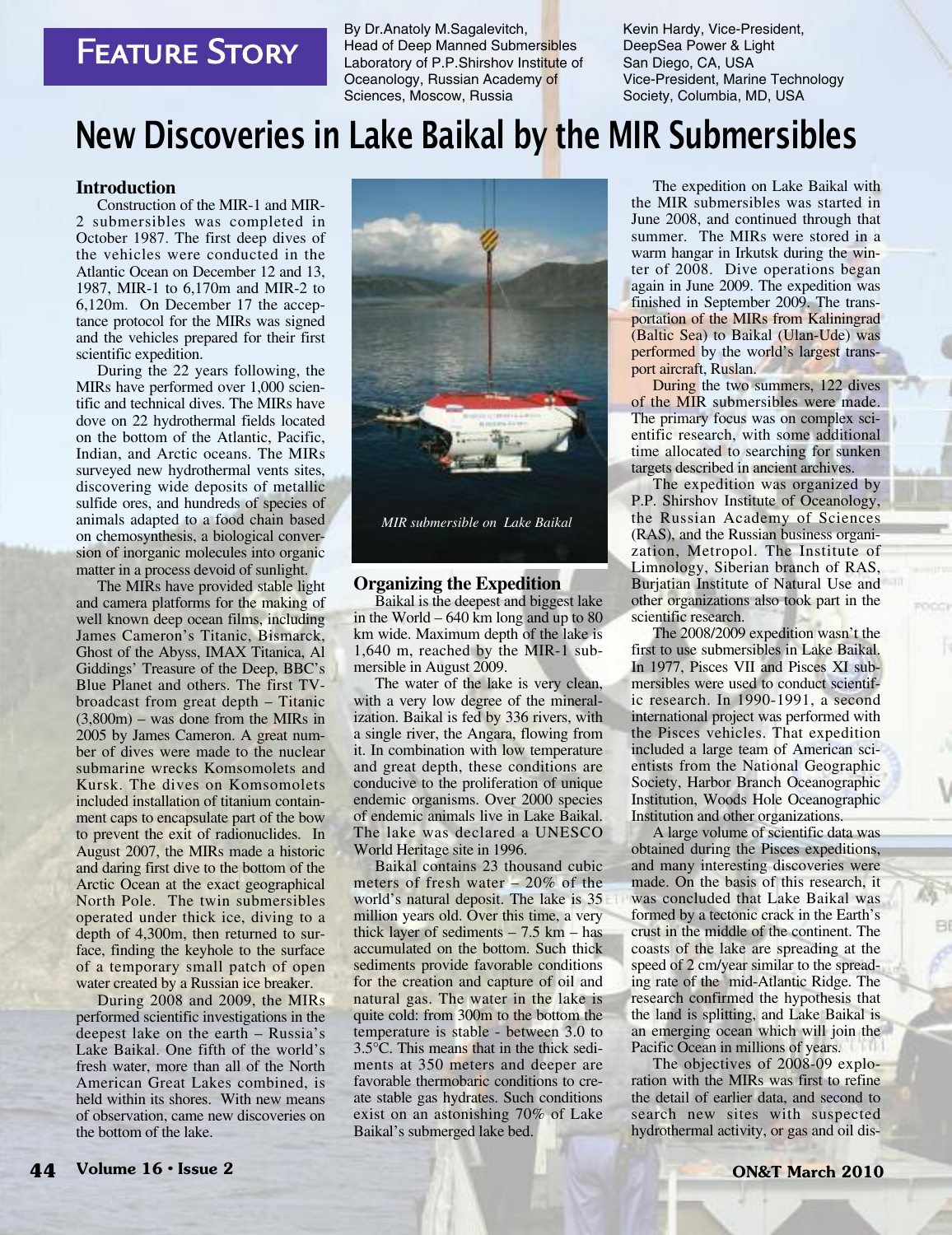

charge. Before the expedition two technical problems had to be solved:

to find and equip the support vessel or platform for carrying and launching of the MIRs; and

to provide proper buoyancy of the MIRs accommodating the loss of buoyancy due to the lake's less dense fresh water compared to ocean salt water, which the submersibles were originally designed and ballasted for.

The first problem was solved by the use of a river coal barge. The barge had no propulsion system, so it was moved by tug-boat. The stability of the barge with the MIRs and the crane on board was calculated, and proper ballasting was achieved by strategic placement of large iron ingots on board. A 100-ton lifting capacity auto-crane was installed on the deck. Special cabins were mounted on the deck. Some were used as the laboratories and machine shops, and some for berthing for sub crew, scientists and sailors. Two diesel-generators were mounted on the barge to provide electrical power. This huge job was completed in just two months. The converted barge was renamed Metropolia, and the special platform was ready for operations.



*Bitumen hill on the bottom with oil leakage*

The MIRs are 180 kg too heavy in the less dense fresh water of Lake Baikal, having been designed and ballasted for denser salt water oceans. Buoyancy was adjusted in two ways: 1) the substitution of lighter equipment and removal of some heavy parts; and 2) the installation of additional syntactic foam. On the first dive the MIRs confirmed proper buoyancy control, and were ready for the dives.

#### **Research**

MIR operations on Lake Baikal followed the same methods as in the ocean. One auto crane performed the launch and retrieval of both vehicles from Metropolia. The MIRs were attended on the surface by the motorboats Koresh and Zodiak. Underwater communication with the MIRs could be performed by either the motorboats or Metropolia depending upon sea state conditions. Navigation of the MIRs utilized an LBL system when operations covered several days on one site and required high accuracy. Otherwise, an USBL system was used for general operations. During operations using the LBL, all sampling, measurements, video images, and so forth, were fixed with high accuracy in geographical coordinates on the navigational computer. This provides exact mapping of the sites explored by the MIRs.



*Gas seeping through the sediment*

The scientific research included study of the geological structure of the lake, biodiversity in the water column and on the lake bed, hydrophysical processes, chemical composition of geological samples, and other limnologic studies.

Visual observations from the MIRs provided new data about tectonic faults on the Western and Eastern slopes of the lake. They have similar constructions, looking like vertical fault breaches, alternated with horizontal terraces, covered by the sediments. These constructions are very similar to the slopes in rift valleys of the ocean. The deepest area in the middle of the lake is practically flat and covered by a thick sediment layer (7-8 km in some areas).



The most important discoveries were the oil and gas discharges from the bottom, and large deposits of hard gas hydrates, some looking like ice hills covered by a thin layer of fine sediment.

The seeping of the oil and gas are discovered in the middle part of the lake – at the Gorevoy Utjos site. At a depth 900 meters the MIRs found a large, shallow depression in the flat bottom relief. In the center of this depression, the MIRs came upon a rise 10 meters high and 50 meters in diameter. On the top of this rise were small conical hills 1.5-2 meters high. The surface of these small hills were lightbrown in color. Deeper layers were darkbrown looking like bitumen or pitch. On the top of these hills were naturally made vertical pipes, like vertical looking droppers. Small separate drops of oil seep from each pipe every 20-30 seconds and float upward. Several hundred meters from the "droppers", liquid oil, shaped like balls 1-1.5 cm in diameter, were observed on the flat bottom. It is believed this is oil seeping through the porous sediments. Oil balls appear on the surface of the bottom without any regular period and immediately float up. Many of them join in water column and appear on the surface of the lake as large spots of oil. The analyses of the pieces of the bitumen or pitch recovered by the MIRs showed that the organic matter is a paraffin oil consisting of 80-85% of carbon, 10-12% of hydrogen and about 2% mineral. In the same area, small gas discharge formations were discovered. Gas appeared



*Piece of hard gas hydrate in the manipulator of the MIR*